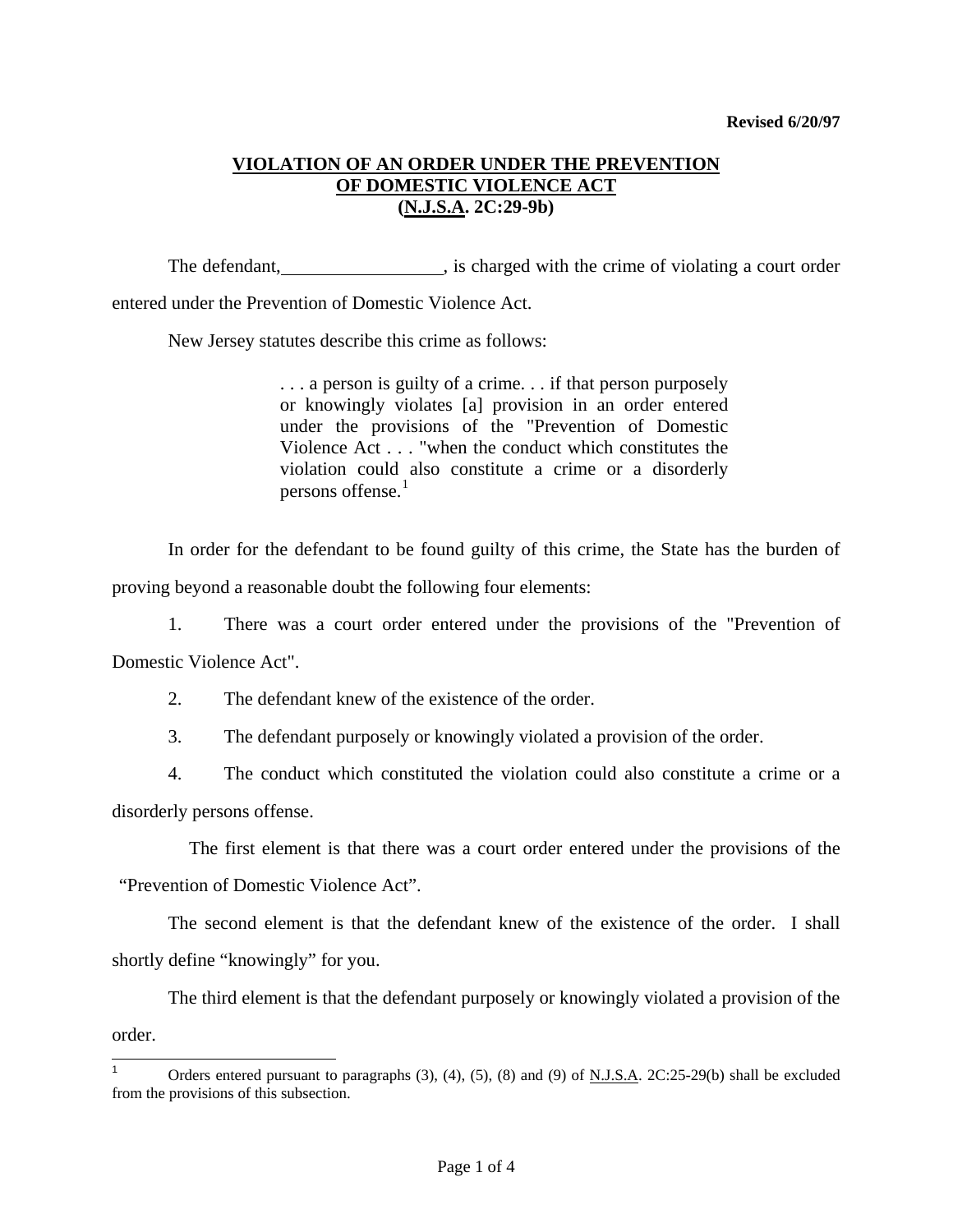## **Violation of An Order Under the Prevention of Domestic Violence Act (N.J.S.A 2C:29-9b)**

 A person acts purposely with respect to the nature of his/her conduct or a result thereof if it is his/her conscious object to engage in conduct of that nature or to cause such a result. A person acts purposely with respect to attendant circumstances if he/she is aware of the existence of such circumstances or he/she believes or hopes that they exist. "With purpose," "designed," "with design" or equivalent terms have the same meaning.

 A person acts knowingly with respect to the nature of his/her conduct or the attendant circumstances if he/she is aware that his/her conduct is of that nature, or that such circumstances exist, or he/she is aware of a high probability of their existence. A person acts knowingly with respect to a result of his/her conduct if he/she is aware that it is practically certain that his/her conduct will cause such a result. "Knowing," "with knowledge" or equivalent terms have the same meaning.

It is alleged that defendant violated [state specifics of Order] by the following conduct:

## **[Describe alleged acts.]**

 In order for you to find the defendant guilty of the crime charged, you must find that the defendant's conduct could also constitute the crime(s) of  $\Box$ or the disorderly persons offense(s) of\_\_\_\_\_\_\_\_\_\_\_\_\_\_\_\_\_\_\_\_\_\_\_\_\_\_\_\_\_\_\_\_\_\_\_\_\_\_\_\_\_\_\_.

**[In cases in which the trials of the violation of domestic violence order charge and of the underlying indictable crime arising out of the same criminal episode have been severed, and are being tried sequentially before the same jury, the following language should be charged if the jury has already found the defendant guilty of either the indictable crime or a lesser included disorderly persons offense.[2](#page-0-1) (This language, however, should not be charged where defendant affirmatively requests that it not be given[3](#page-1-0) ).** 

In regard to the fourth element, that defendant's conduct also constituted the

<span id="page-1-1"></span><sup>-&</sup>lt;br>2 See State V. Chenique-Puey, 145 N.J. 334 (1996) and State V. Ragland, 105 N.J. 189 (1986).

<span id="page-1-0"></span><sup>3</sup> See Ragland, at 195.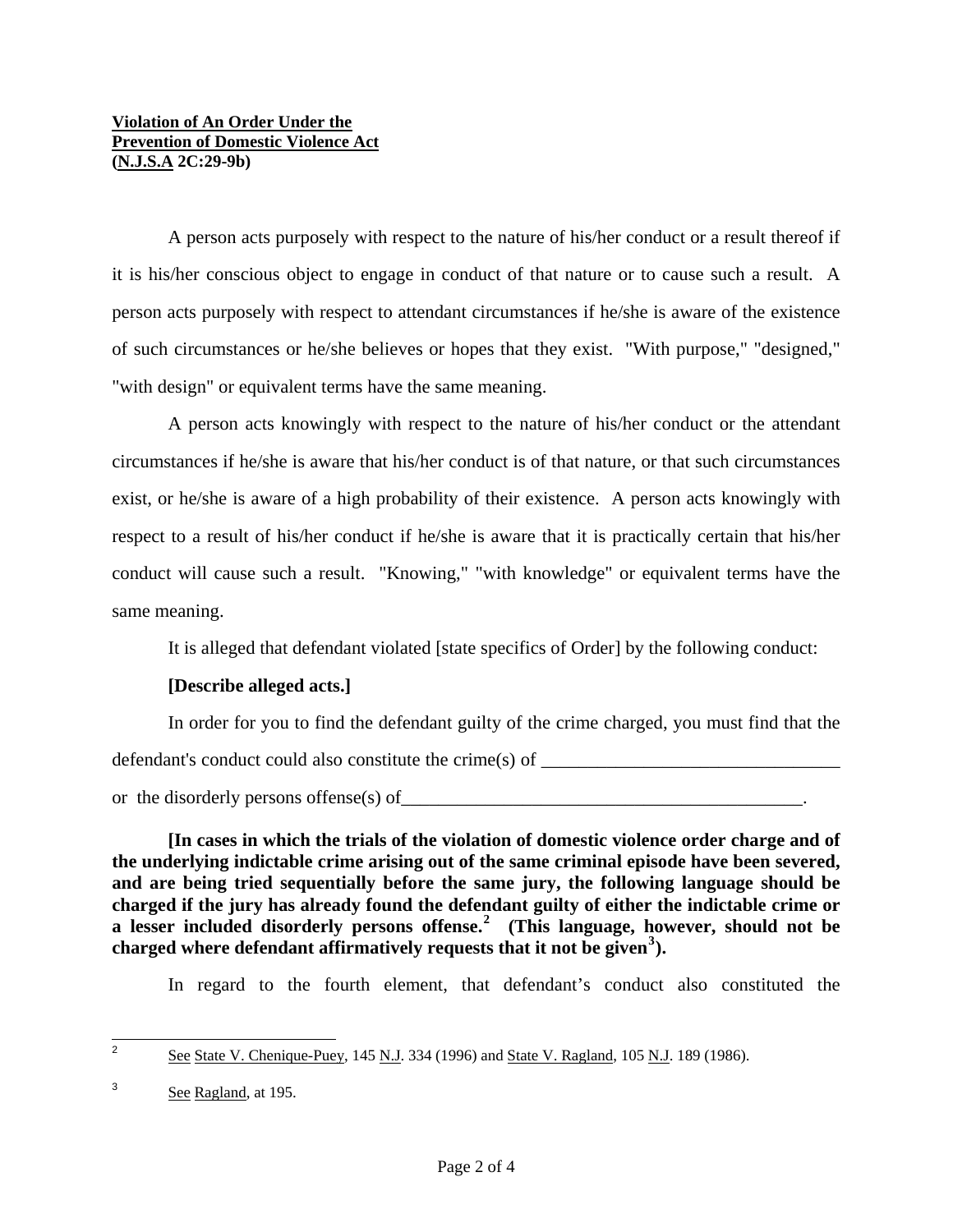l

(crime/disorderly persons) offense of \_\_\_\_\_\_\_\_\_\_\_\_\_, you must disregard your prior verdict finding defendant guilty of the (crime/disorderly persons offense) of \_\_\_\_\_\_\_\_\_\_\_. As with any other element, the State's burden is to prove this element beyond a reasonable doubt. In making the determination as to whether the State has met this burden, you may consider the evidence previously presented to you, as well as the court's instructions, pertaining to the (crime/disorderly persons offense) of \_\_\_\_\_\_\_\_\_\_\_\_\_\_\_[4](#page-1-1) .]

 [In cases not involving sequential trials, instruct on the elements of the applicable crime(s) and/or disorderly persons offense(s).]

 If you find that the State has proven the first three elements beyond a reasonable doubt, that is, that there was a court order entered under the provisions of the Prevention of Domestic Violence Act, that the defendant knew of the existence of the order, and that he/she purposely or knowingly violated the provision of the order as described, but you are not satisfied beyond a reasonable doubt that the conduct which constituted the violation could also constitute a separate crime or disorderly persons offense, then the defendant must be found guilty of a less serious offense, namely a disorderly persons offense of violating a court order entered under the Prevention of Domestic Violence Act. Thus, you may return one of three possible verdicts on this charge: (1) guilty of the crime of violating a court order entered under the Prevention of Domestic Violence Act, which requires conduct that could also constitute a separate crime or disorderly persons offense, (2) guilty of the disorderly persons offense of violating a court order entered under the Prevention of Domestic Violence Act, which does not require conduct that could also constitute a separate crime or disorderly persons offense, or (3) not guilty.

<sup>4</sup> The Court may wish to restate the elements of the underlying crime or disorderly persons offense if it is felt that a sufficient time period has elapsed since the jury was given its instructions on that crime or disorderly persons offense.